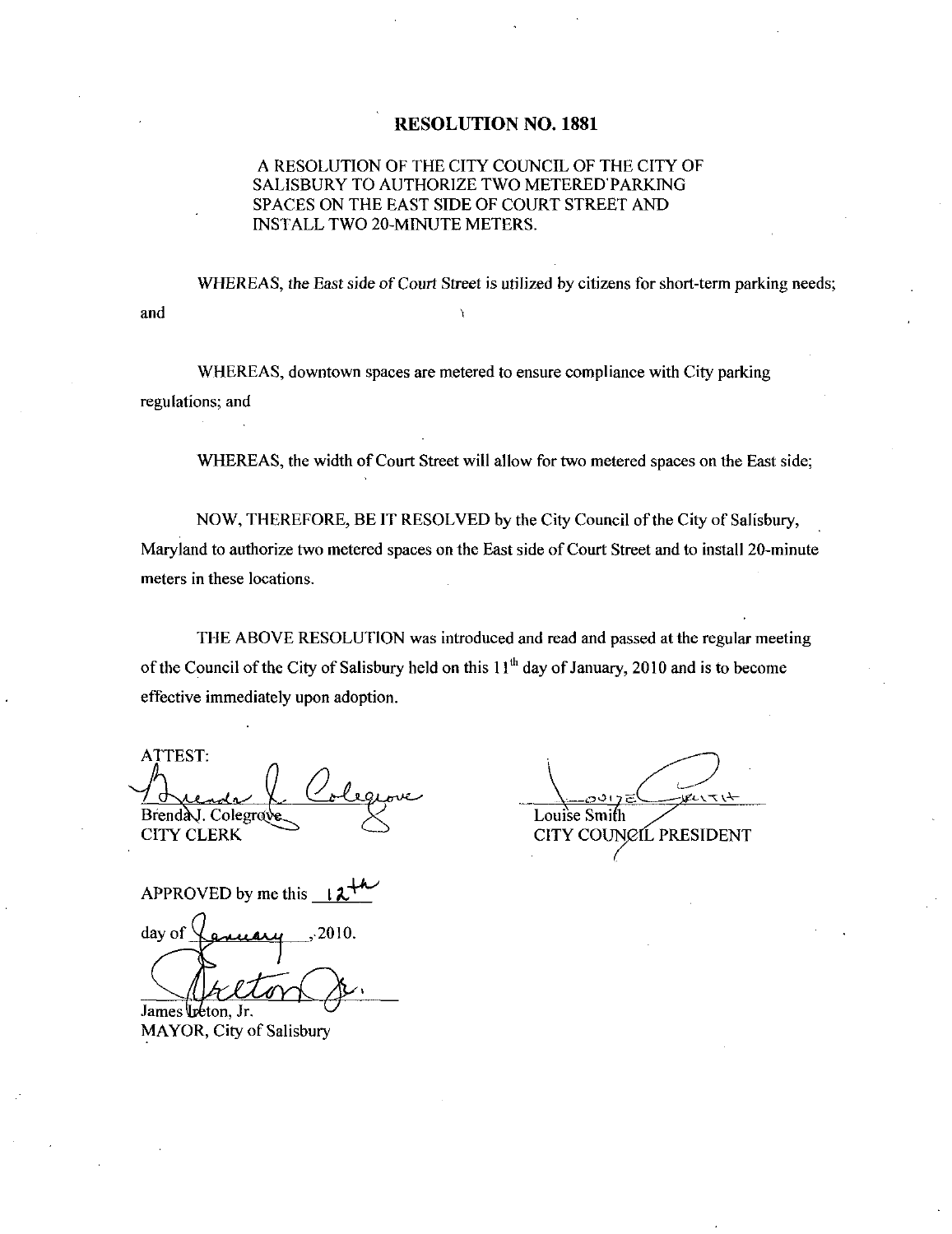## **City of Salisbury Procurement and** kina Divisions

## Memo

1

| John Pick                                                |
|----------------------------------------------------------|
| <b>From:</b> Karen Reddersen                             |
| <b>Date:</b> December 28, 2009                           |
| Request for short-term parking near the U.S. Post Office |
|                                                          |

The Department of Internal Services received a request (attached) from the U.S. Postal The Department of Internal Services received a request (attached) from the U.S. Postal<br>Service to install short-term parking on the East side of Court Street for U.S. Postal Patrons only Historically citizens have parked in this area to access the post office at the corner of Court and Main Streets downtown for short periods of time. Recently, cars have been parking in these unmarked spaces for longer periods of time.

The request was taken before the Central City District Commission (CCDC), the City's parking commission, for discussion. It was determined that there was a need for additional short-term parking in the area, however, it should not be limited only for postal patrons. A request was made to confirm that Court Street was wide enough to allow for designated parking spaces on the East side of the street. The Salisbury Police Department confirmed that there was sufficient space for two spaces on this portion of the street.

A unanimous recommendation was made by CCDC at the December 2 <sup>2009</sup> meeting to install two twenty-minute meters on the East side of Church Street. This would provide shortterm parking for the post office and other businesses in the area, and would allow the City to collect revenue at the current meter rates for these spaces. The U.S. Postal Service was contacted regarding this recommendation and they support metered spaces in this location